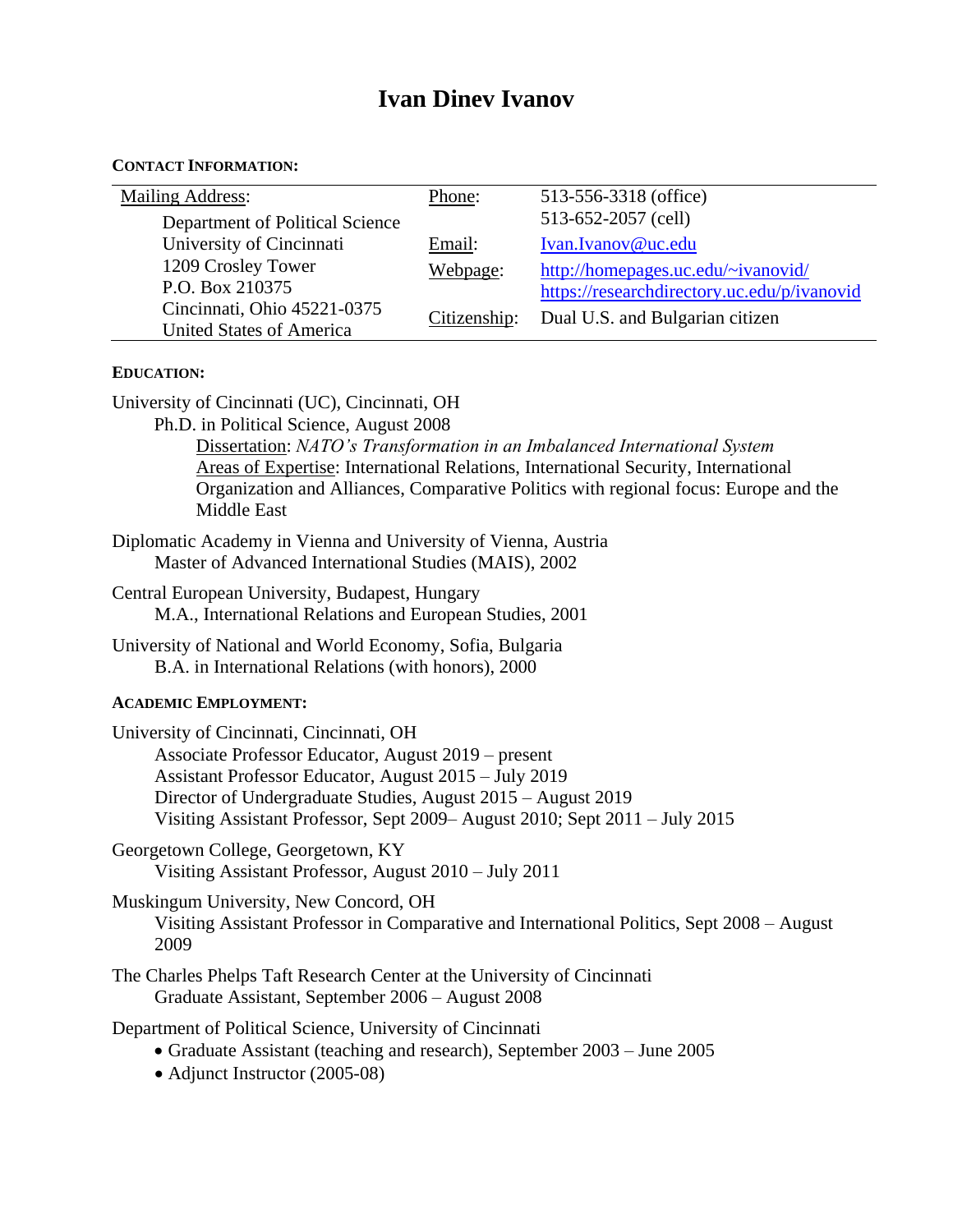#### **RESEARCH AND ACADEMIC FELLOWSHIPS:**

- Dissertation Fellowship, the Charles Phelps Taft Research Center at the University of Cincinnati, September 2005 – August 2006
- Doctoral Fellowship, Department of International Relations, University of National and World Economy, Sofia, Bulgaria, 2003-2006
- Soros Graduate Fellowship, Central European University, Budapest, Hungary, 2000-2001

### **WORKS IN PROGRESS AND UNDER REVIEW:**

- "Explaining Adaptability: Organizational Assets and Institutional Decision-Making in Emerging Threats" (single authored book manuscript)
- "Understanding NATO and the EU's Response to Cyberthreats: The Role of Organizational Assets and Decision-Making" (co-authored with Igor Kovac)
- "NATO and the European Union's Response to Peacebuilding" (co-authored with Igor Kovac)
- "The EU and NATO's Asset Fungibility and Organizational Adaptability in Energy Security"

### **PUBLICATIONS:**

### Book:

*Transforming NATO: new allies, missions and capabilities* (Lanham, MD: Lexington Books, an academic division of Rowman and Littlefield Publishers, Inc, 2011).

Paperback edition with update published in May 2013, visit:

[http://homepages.uc.edu/~ivanovid/pdfs/book\\_update.pdf](http://homepages.uc.edu/~ivanovid/pdfs/book_update.pdf)

Chinese edition published by China Center for NATO Studies and World Knowledge Press, 2014

### Journal Articles and Book Chapters:

"The Use of Interactive Student Response Software in an Introductory International Relations Course," *Journal of Political Science Education* (Published online: December 2019). Limited copies available at:<https://tinyurl.com/sg8gcka>

"European Security at a Crossroads? Institutionalization of Partnerships and Compliance with NATO's Security Policies," pp. 135-166. In *NATO's Return to Europe: Engaging Ukraine, Russia and Beyond* edited by Rebecca Moore and Damon Coletta. Washington, DC: Georgetown University Press, 2017

"Emergence, Dynamics and Institutionalization of UN-NATO Cooperation in Kosovo and Afghanistan," *European Review of International Studies*, Vol. 2, no. 3 (2015): 69-85

"Teaching Interactively Southeast Asia: A Case of Association of Southeast Asian Nations (ASEAN) Plus Three Simulation" (with Jim Masterson), *Education About Asia*, Vol. 20, no. 1 (Spring 2015): 47-51

"Beyond the Clash of Civilizations: The Role of Religion, Ethnicity and Security on the Conflict in the Caucasus," *Contemporary Security Policy*, Vol. 33, no 1 (April 2012): 199- 205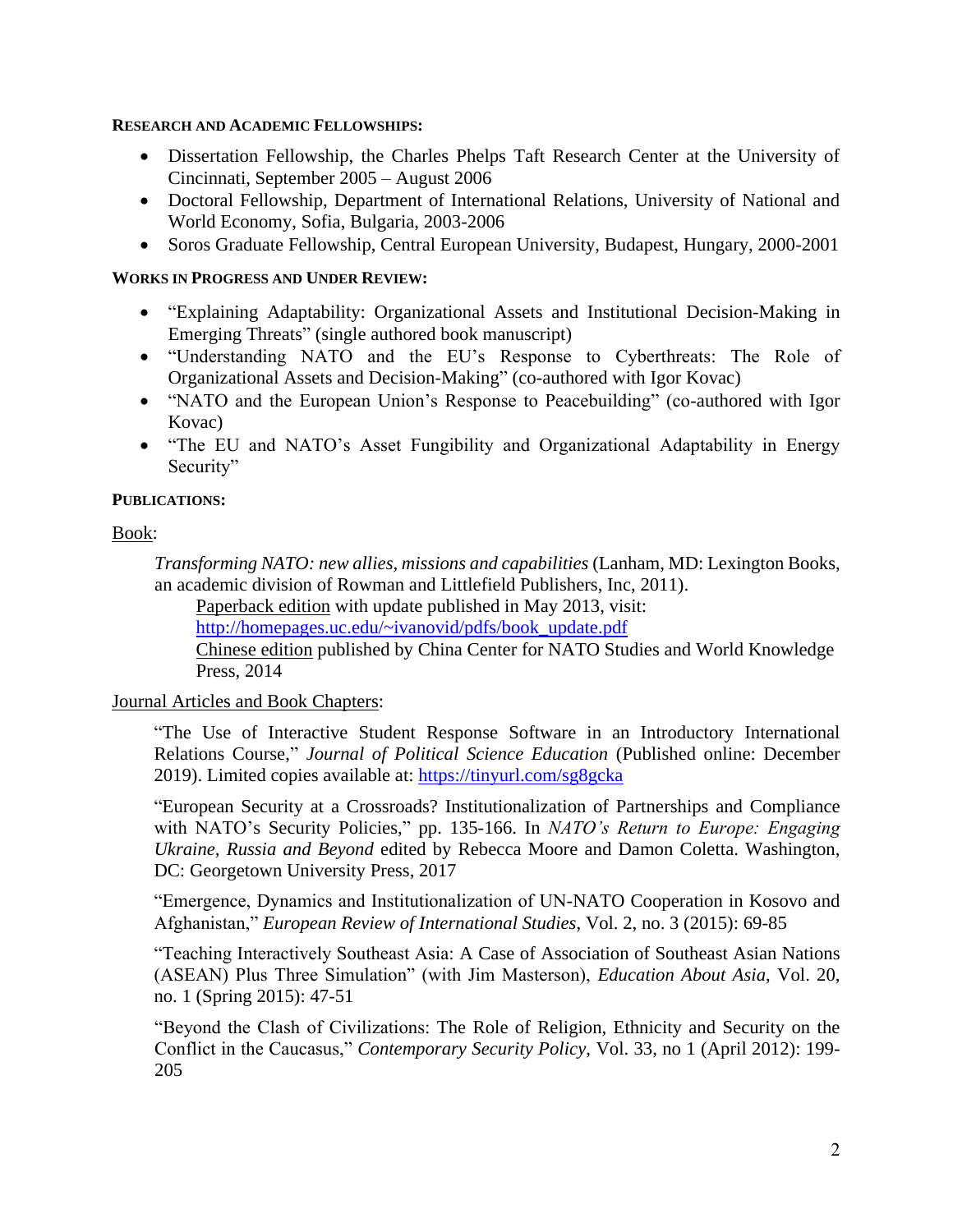"NATO's Relations with New Members and Partners: Contributions to Peacekeeping, Counterterrorism and Humanitarian Missions," *Strategic Insights*, Vol. 10, no. 3 (December 2011): 39-51

"The Relevance of Heterogeneous Clubs in Explaining Contemporary NATO Politics," *Journal of Transatlantic Studies*, Vol. 8, no. 4 (December 2010): 337-361

Other Publications:

Review of Atanas Gotchev's "Conflict: Early Warning and Preventive Diplomacy" (in Bulgarian Атанас Гочев, "Конфликтът—ранно сигнализаиране и превантивна дипломация"), *European Review of International Studies*, Vol. 2, no. 1 (June 2015): 141-4

"2012 APSA Teaching and Learning Conference. Track Summary on Simulations and Role Play II: International Relations and Comparative Politics" (with Jon Ross), *PS: Political Science and Politics*, Vol. 45, no. 3 (July 2012): 535-536

Review of Gulnur Aybet and Rebecca Moore (eds), "NATO in Search of a Vision," *Journal of Slavic Military Studies*, Vol. 24, no. 3 (August 2011): 555-557

Review of Simon Chesterman and Chia Lehnardt, "From Mercenaries to Markets: The Rise and Regulation of Private Military Companies," *Millennium Journal of International Studies*, Vol. 38, No. 1 (2009): 172-174

Review of Ken Booth and Nicholas Wheeler, "The Security Dilemma: Fear, Cooperation, and Trust in World Politics," *Contemporary Security Policy*, Vol. 30, No. 1 (April 2009): 198-199

"The Administration of the President Barack Obama and the U.S. Foreign Policy of Engagement" (in Bulgarian), *Legal World,* Sofia, Bulgaria, Vol. 2 (2009)

"The EU Eastern Enlargement and The Impact of Foreign Direct Investment on Migration," (in Bulgarian) in Dinkov, Dinko (ed.), *Bulgaria's Accession to the EU and the Role of the Country in the New International Division of Labor*. Yearbook of the Department of International Relations at the University of National and World Economy, Sofia, Bulgaria, 2006

#### **INVITED TALKS AND LECTURES:**

"Improving Student Engagement in Introductory Courses: Challenges and Opportunities in Times of COVID-19," a webinar presentation for Echo 360 faculty users, April 16, 2020, Cincinnati, Ohio

"The Challenges and Opportunities for the New European Commission," talk delivered at the Slovenian Paneuropean Movement, Ljubljana, Slovenia, December 10, 2019

"The EU and NATO's Adaptation to 21 Century Security Challenges" invited talk at the American University in Bulgaria (AUBG), October 1, 2019, Blagoevgrad, Bulgaria

"Nationalism and Democracy in Europe: the EU and NATO's Response to Emerging Threats" invited seminar leader, European Studies Seminar "Democracy and the Nation in Europe, Past and Present" (Spring 2019), March 15, 2019, Cincinnati, Ohio

"Politics and Contemporary Events in Russia 2017-18," at the Osher Lifelong Learning Institute (OLLI), June 5, 2018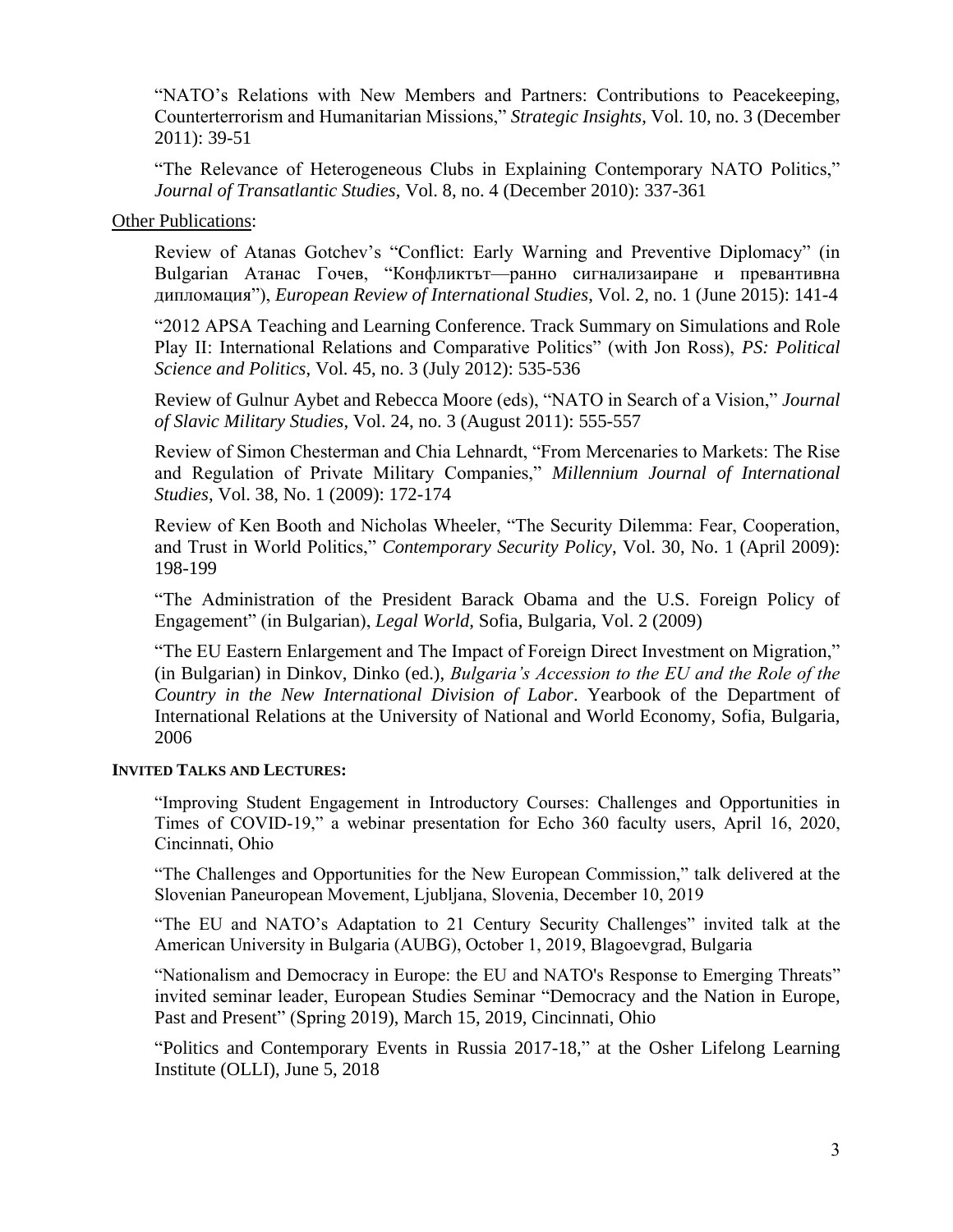"Engaging Students with Echo 360: Evidence from an Introductory Course in International Relations," invited speaker to the 2017 Echo 360 Active Learning Conference, Washington, D.C., October 3, 2017

Panel Discussion on Current Events in Russia (with Willard Sunderland) at OLLI, April 11, 2017

"Explaining the Emergence, Dynamics and Institutionalization of Inter-Organizational Cooperation: the cases of UN-NATO Collaboration in Kosovo and Afghanistan," invited speaker to the seminar on *Regional Security Challenges* at Sofia University, Sofia Bulgaria, May 27, 2016

"A Global Migration Crisis," panel discussion organized by the University of Cincinnati's Taft Research Center's Global Studies Research Group, September 24, 2015; and by OLLI, November 3, 2015

"Europe's Financial Crisis: Austerity and Debt" invited seminar co-leader (with Joel Wolfe), European Studies Seminar "Europe in Times of Crisis" (Spring 2015), January 23, 2015, Cincinnati, Ohio

"Why Partnerships Matter? Cooperation and Smart Defense: the Case of NATO's Partnership for Peace Program" invited speaker to the graduate program at the University of Latvia, September 12, 2014, Riga, Latvia

"The Crisis in Ukraine: Domestic, Regional and Institutional Implications," invited speaker to Roundtable Discussion at McMicken College of Arts and Sciences, March 12, 2014 and OLLI, April 22, 2014

"Contending Visions about the Future of Democracy in Europe's Periphery," invited seminar leader, European Studies Seminar "Vision of Europe's Future" (Spring 2013), February 22, 2013, Cincinnati, Ohio

"Discovering UC: Political Science and International Affairs Programs," invited speaker to Discovering UC class series, University of Cincinnati, February 16 and October 30, 2012, Cincinnati, Ohio

"Legitimizing the Use of Force: the cases of the United Nations and NATO" invited speaker at International Education Week 2011 (with Michael Schroeder), Morehead State University, November 16, 2011, Morehead, Kentucky

Discovering Arts and Sciences: Political Science and International Affairs Programs," invited speaker to Discovering A&S class series, University of Cincinnati, April 15, 2010, Cincinnati, Ohio

"NATO, the United States, and the Stabilization of Afghanistan," invited speaker, Symposium on International Security at Morehead State University, March 25, 2010, Morehead, Kentucky

"One Language: A World of Possibilities," speaker at the Phi Sigma Iota induction, Muskingum College, March 23, 2009, New Concord, Ohio

"Senator Robert A. Taft, NATO and U.S. Foreign Policy," speaker at the Third Taft Annual Research Symposium, University of Cincinnati, May 7, 2008, Cincinnati, Ohio

"NATO's Transformation from the Perspective of Club Goods Theory and the Concept of Complementarities," invited speaker at the joint meeting of the Departments of Political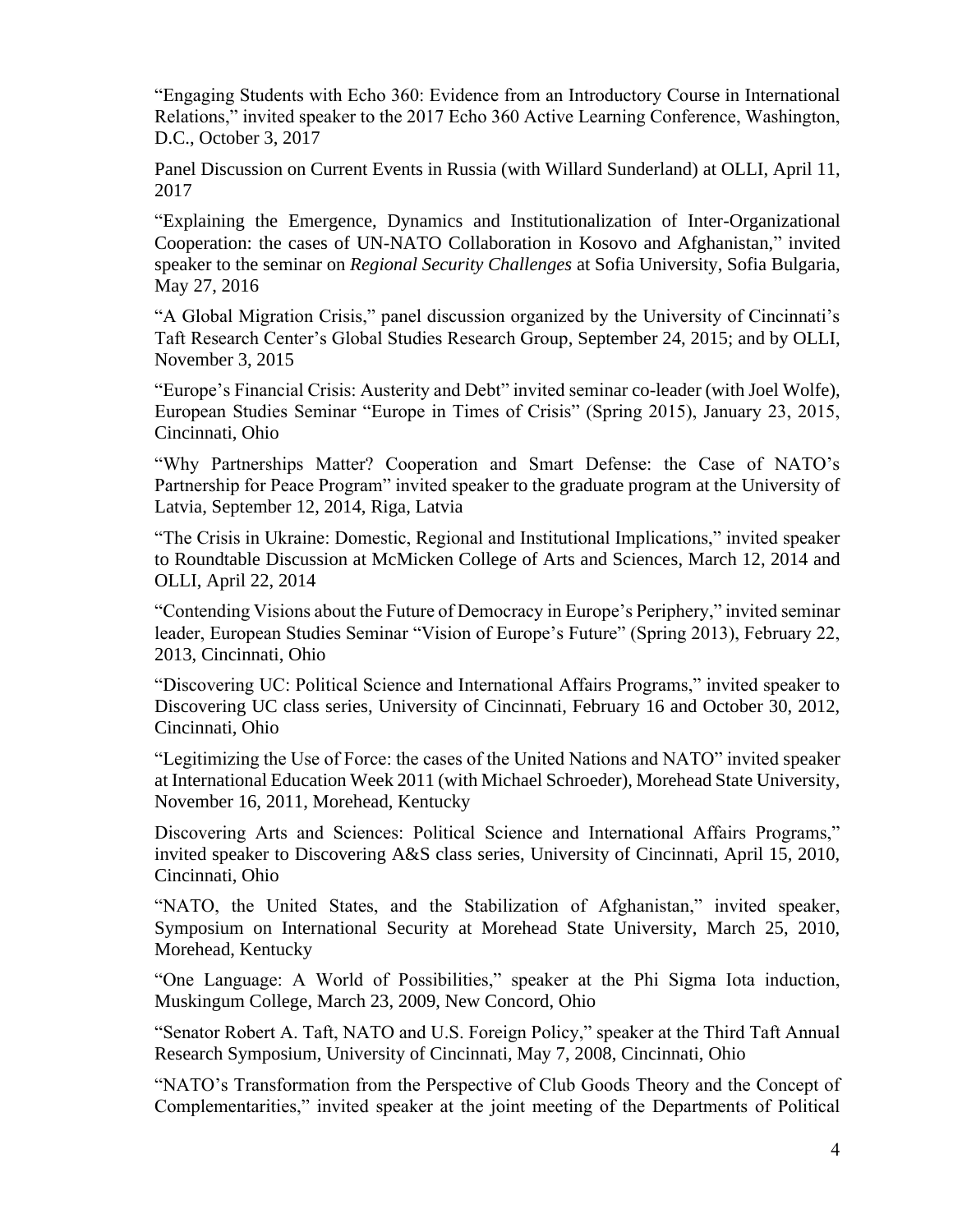Science and International Relations, University of National and World Economy, December 11, 2007, Sofia, Bulgaria

### **CONFERENCE PAPERS:**

"Understanding EU Peacebuilding: Organizational Assets, Decision-Making and External Legitimacy" paper presented at the 115th American Political Science Association (APSA) Annual Meeting, August 30-September 4, 2019, Washington, DC and 13<sup>th</sup> Pan-European Conference on International Relations organized by the European International Studies Association (EISA), September 11-14, 2019, Sofia, Bulgaria.

"The European Union's Asset Fungibility and Organizational Decision-Making in Peacebuilding," paper presented at the Annual Meeting of the International Studies Association, March 27-30, 2019, Toronto, ON, Canada

"The Use of Interactive Software in an Introductory International Relations Course" paper prepared for presentation at the Annual Meeting of the International Studies Association, March 27-30, 2019, Toronto, ON, Canada

"Understanding Organizational Response to Emerging Threats: Toward a New Typology to Studying International Organizations," paper presented at the Annual Meeting of the International Studies Association, April 4-7, 2018, San Francisco, CA

"The EU and NATO's Asset Fungibility and Organizational Adaptability in Energy Security" (with Lyubov Grigorova Mincheva), paper presented at the Annual Meeting of the International Studies Association, April 4-7, 2018, San Francisco, CA and the 2017 ISSS-ISAC Annual Meeting, October 13-14, 2017, Washington, DC

"Asset Fungibility and Organizational Adaptability: The EU and NATO's Approaches to Managing and Regulating Cyber Threats" (with Igor Kovac), paper presented at the Annual Meeting of the International Studies Association, March 16-19, 2015, Atlanta, GA and 112<sup>th</sup> American Political Science Association (APSA) Annual Meeting, August 31-September 4, 2016, Philadelphia, PA

"The Role of Inter-organizational Cooperation on the Management of the Peace Process in Post-Conflict Settings: Lessons from Kosovo and Afghanistan" paper prepared for presentation at the Annual Meeting of the International Studies Association, March 16-19, 2016, Atlanta, GA

"Regionalism, Organizational Leadership and National Wealth: the Case NATO's Smart Defense Projects" paper presented at the Annual Meeting of the International Studies Association, February 18-21, 2015, New Orleans, LA

"The Impact of Geography on NATO's Smart Defense Projects" paper presented at the joint ISA and Political Demography and Geography Conference at Collegium Civitas, June 17- 18, 2014, Warsaw, Poland

"Partners in Peace? Un-NATO Constructive Cooperation in Afghanistan, 2001-2012," paper presented at the Annual Meeting of the International Studies Association, March 26-30, 2014, Toronto, ON, Canada

"The Effect of NATO Partnerships on Alliance's Smart Defense," paper presented at the joint Peace Science Society and ISA (PSS-ISA) Meeting, June 27-29, 2013, Budapest,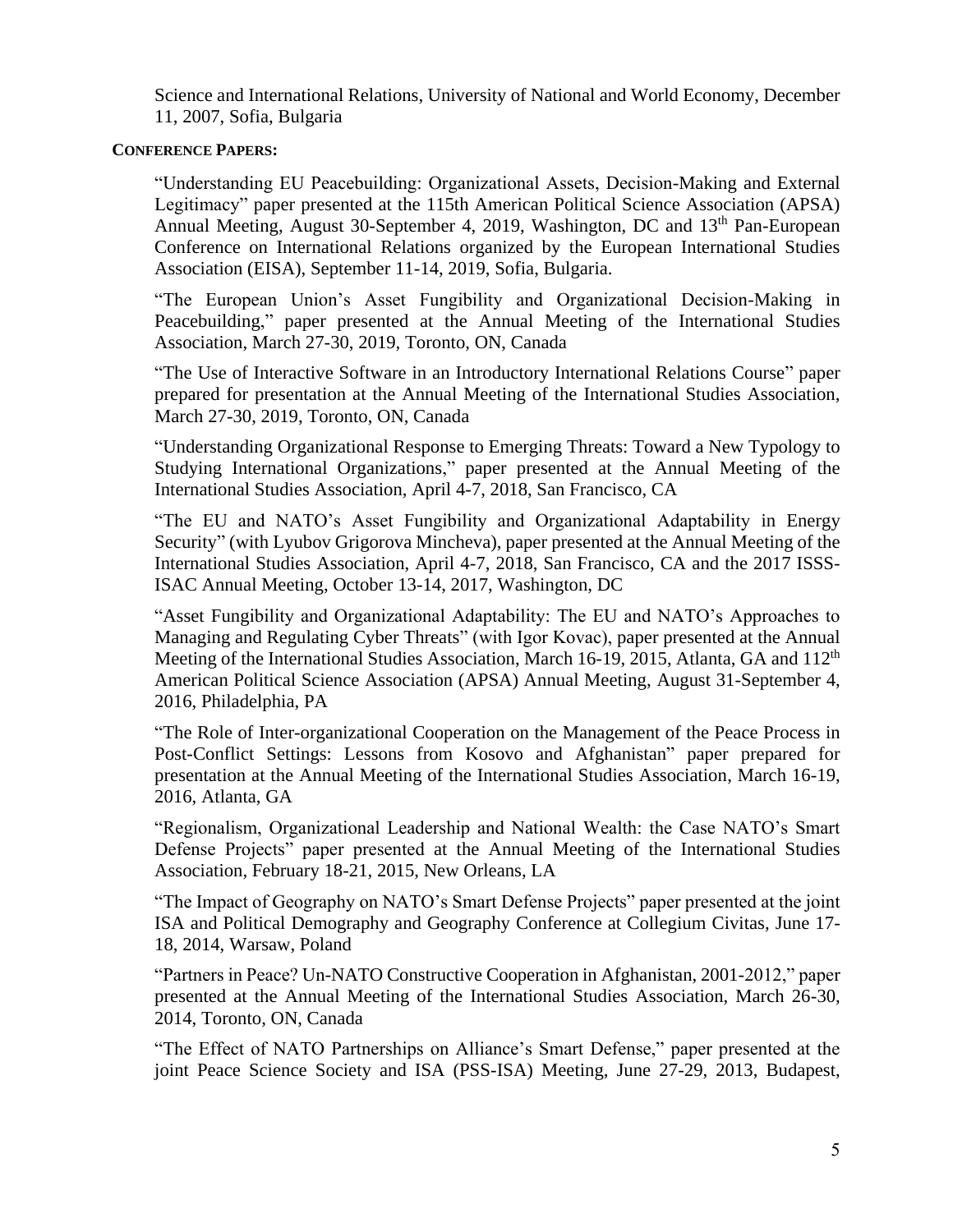Hungary and 109<sup>th</sup> American Political Science Association (APSA) Annual Meeting, August 29-September 1, 2013, Chicago, IL

"Partners in Peace? UN- NATO Cooperation in Kosovo (1999-2007)," (with Michael Schroeder) paper presented at the 54<sup>rd</sup> International Studies Association (ISA) Annual Meeting, April 3-7, 2013, San Francisco, CA

"NATO Partnerships and Smart Defense: How the Alliance Influences Security Policies in Partner Nations," paper presented at the 54<sup>rd</sup> International Studies Association (ISA) Annual Meeting, April 3-7, 2013, San Francisco, CA

"Institutional Partnerships, Military Transformation and Contributions to Overseas Operations: Strategies Used by NATO to Engage Partners," paper presented at the 70rd Annual National Conference of the Midwest Political Science Association, April 12-15, 2012, Chicago, IL

"Defining and Managing Cyber Threats: NATO's Response to the New Challenges of the Modern Information Age" paper presented at the 53<sup>rd</sup> International Studies Association (ISA) Annual Meeting, April 1-4, 2012, San Diego, CA

"The Effectiveness of Inter-institutional Collaboration in Designing and Conducting Simulations: the case of ASEAN Plus Three Meeting" (with Jim Masterson) paper presented at the American Political Science Teaching and Learning Conference, February 17-19, 2012, Washington, DC and  $51<sup>st</sup>$  Annual Meeting of the Kentucky Political Science Association (KPSA), March 2-3, Campbellsville, KY (also nominated for KPSA's 2013 Hughes Award)

"The Relevance of Economic, Organizational, and Socio-Cognitive Perspectives in Explaining the Downsizing of Military Bureaucracies: The Case of Ukraine" paper presented at the 52nd International Studies Association (ISA) Annual Meeting, March 16-19, 2011, Montreal, Quebec, Canada

"Effectiveness of Military Transformation: Does NATO Membership Matter?" paper presented at the 51st International Studies Association (ISA) Annual Meeting, February 17- 20, 2010, New Orleans, LA

"Continuity and Change of Alliance Transformation: the case NATO's involvement in Afghanistan," paper presented at the 50th International Studies Association (ISA) Annual Meeting, February 15-18, 2009, New York City, NY

"Structural, Bureaucratic, Organizational and Elite Frameworks of Explaining Military Transformation: the case of NATO," paper presented at the 49th International Studies Association (ISA) Annual Meeting, March 26-30, 2008, San Francisco, CA

"Complementarities and Heterogeneity: The Case of NATO's Transformation as a Club," paper presented at the 32<sup>nd</sup> Annual European Studies Conference, October 4-6, 2007, University of Nebraska at Omaha, Omaha, Nebraska

"Alliance Transformation and the Concept of Complementarities: the case of post-Cold War NATO," paper presented at the Third Pan-European Conference on EU Politics, September 21-23, 2006, Istanbul, Turkey and 47<sup>th</sup> International Studies Association (ISA) Annual Convention, March 21-25, 2006, San Diego, CA

"NATO Expansion in an Imbalanced International System: the relevance of security communities," paper presented at the 64<sup>rd</sup> Annual National Conference of the Midwest Political Science Association, April 20-23, 2006, Chicago, IL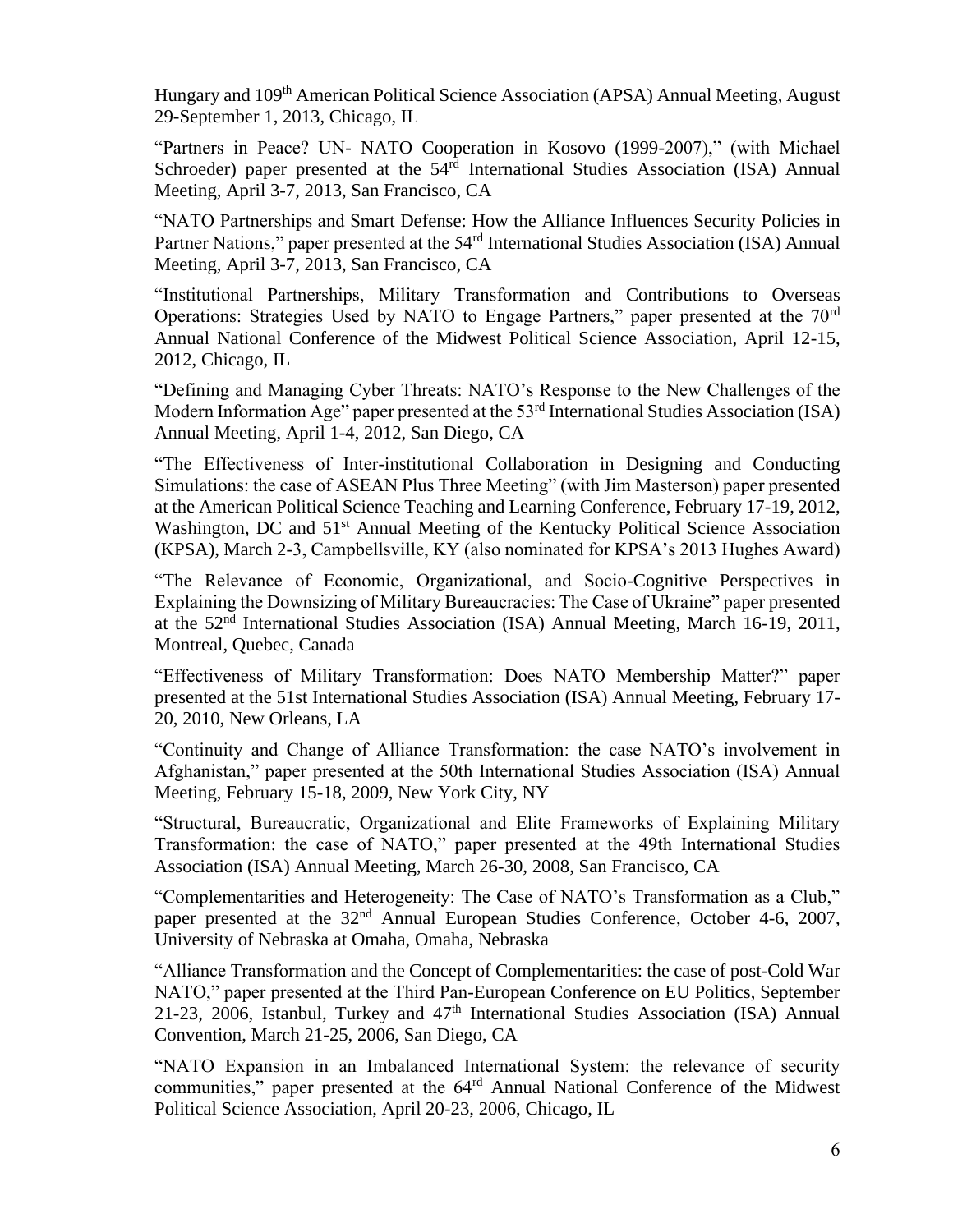"NATO Enlargement in an Imbalanced International System: The Case of Bulgaria," (with Atanas Gotchev), paper presented at the First Global International Studies Conference, August 24 – 27 2005, Istanbul, Turkey

"The Conditions Shaping NATO's Fifth Wave of Enlargement", paper presented at the International Studies Association-Midwest 2003 Annual Conference, St. Louis, MO, November 5-6, 2004 and 63rd Annual National Conference of the Midwest Political Science Association, April 7-10, 2005, Chicago, IL

"The EU Eastern Enlargement and The Impact of Foreign Direct Investment on Migration," paper presented at the Second International Conference on European and International Political and Economic Affairs, May 27-29, 2004, Athens, Greece

### **COURSES:**

| Introductory:                                                                                                                          | Upper-level:                                                                                                                                                                                                                                                                      |
|----------------------------------------------------------------------------------------------------------------------------------------|-----------------------------------------------------------------------------------------------------------------------------------------------------------------------------------------------------------------------------------------------------------------------------------|
| Introduction to International Relations<br>Introduction to World Politics<br>Introduction to Comparative Politics<br>Film and Politics | U.S. Foreign Policy: institutions and processes<br><b>NATO</b> and Alliances<br>Approaches to IR<br>Politics and Gov't of Europe                                                                                                                                                  |
| Graduate:<br>Proseminar in IR<br>Research Seminar in IR                                                                                | <b>Politics of Russia</b><br><b>International Security</b><br>International Institutions and Global<br>Governance (study abroad)<br>International Cooperation (study abroad)<br><b>International Conflict</b><br><b>International Human Rights</b><br><b>Internship Practicum</b> |

• Certificate of Advanced Pedagogy, Center for the Enhancement of Teaching and Learning, University of Cincinnati, 2004

# **AWARDS AND GRANTS:**

- UC Provost Office's Grant (\$20,000) to Develop New Online Certificate in Cross Cultural Competence (with John Brolley and Valerie Weinstein), January-June 2020
- University of Cincinnati Honors Program (UHP) Grant (\$6,000) to teach "International Institutions: The Challenges of Global Governance," January-May 2019
- E-Learning Champion Award for Incorporating Echo 360 into large classroom (Intro to IR); also comes with \$500 award, May 2017
- A&S Faculty Development Fund to attend 2018 IQMR Summer Institute for Qualitative and Multimethod Research (\$1,283), April 2018
- A&S Faculty Development Fund to attend 2017 ICPSR Summer Program in Quantitative Methods (\$1,500), April 2017
- Awarded Darwin T. Turner Scholars Program, Medal of Appreciation for valuable work and contributions to students in the Turner Scholars Program, February 2017
- Great Gateways Grant from the University of Cincinnati to improve the curriculum for the Introduction to International Relations course (\$6,000), June-August 2016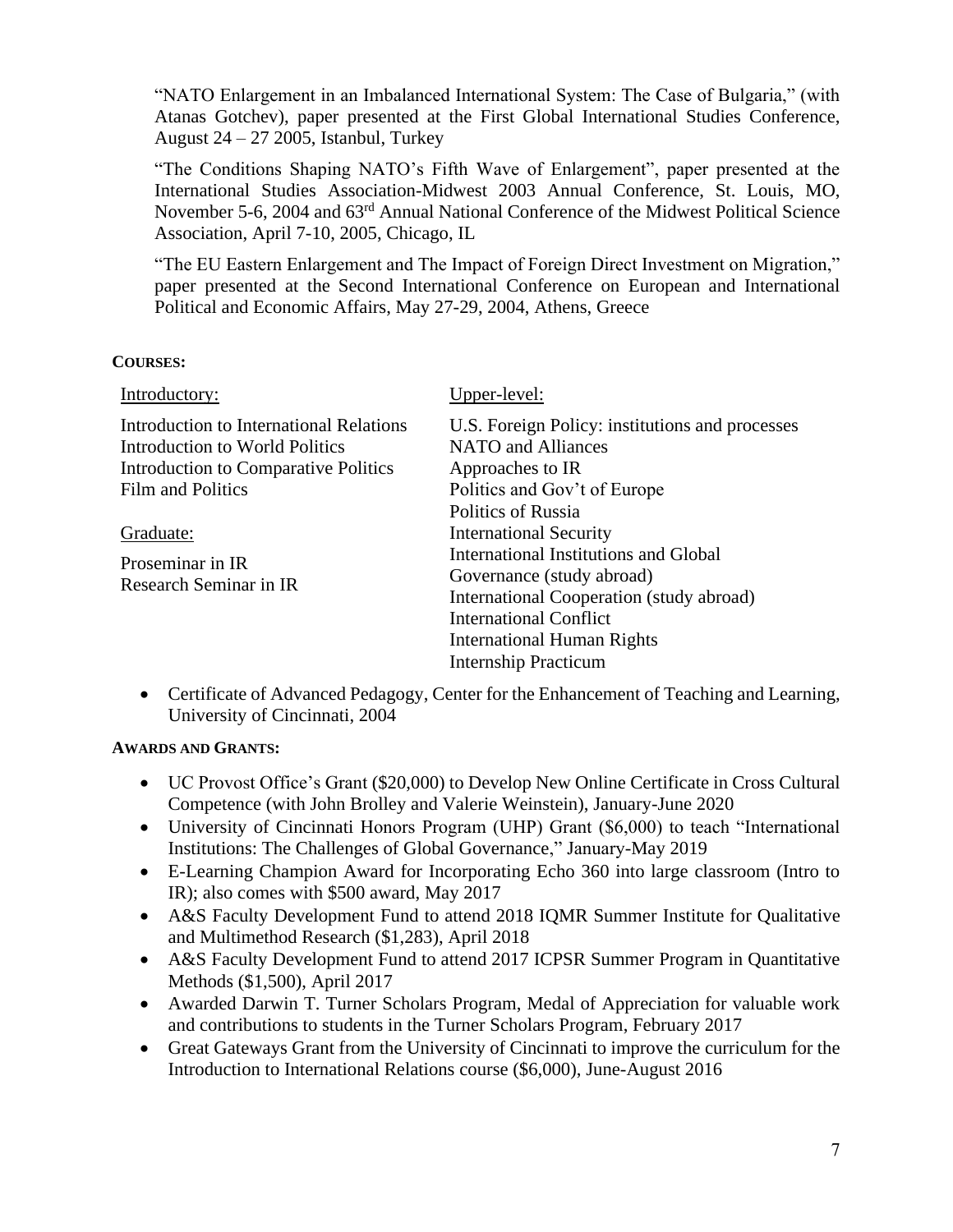- A&S Faculty Development Fund Award to present research at the 2016 ISA Meeting, 2015-16 (\$927)
- University of Cincinnati Honors Program (UHP) Grant (\$6,000) to teach "Responding to Global Threats: the Role of International Institutions," January-May 2016
- UC International Study Abroad Mentoring Grant (\$3,300) London, UK, May 2014
- UC International Program Development Grant to develop study abroad program in Brussels, Belgium and The Hague, the Netherlands on the topic of International Cooperation (\$1,200). Co-funded by the Political Science Department, May-June 2014
- Sarah Grant Barber Outstanding Faculty Advisor Award for contributions to the quality of academic advising of UC students, June 2012 (\$500 cash and professional development funds)
- European Studies Professional Development Fund (\$500) for participation in the European Studies Workshop (Spring 2013, Spring 2015)
- Henlein International Conference Fund, Georgetown College, 2010-11 (\$1,616)
- Muskingum College Book Subvention Grant, 2009 (declined)
- Taft Graduate Student Travel Grants, 2003-04, 2004-05, 2005-06, 2006-07, 2007-08.
- University of Cincinnati GSGA Travel Award, 2003-04, 2004-05, 2005-06, 2006-07, 2007-08.
- GSGA Group Travel Award for the four graduate students (of which two presenters) to attend the 47<sup>th</sup> Annual ISA Convention, San Diego, CA, March 2006 (\$768)
- Taft Graduate Enrichment Award to conduct research in Brussels, Belgium, Sofia, Bulgaria and Washington, DC, Jan–Oct 2006 (\$2,363), also combined with GSGA Research Grant
- MA Thesis Research Award to collect data in Brussels, Belgium and Skopje, FYR of Macedonia, Central European University, Budapest, Hungary, April 2001

# **DEPARTMENT SERVICE:**

• MA Thesis Committees:

First reader: Ali Alghonas (completed December 2012); Murat Haner (completed August 2014); Keith Schomaker (completed August 2016) Second Reader: Corrie Becker (completed April 2014)

- Senior Thesis Committee: Michael Zhelesnik (chair, completed August 2013)
- Member, International Relations and Comparative Politics sub-field committees, Department of Political Science, University of Cincinnati, 2014-present
- Undergraduate Committee Chair, Department of Political Science, University of Cincinnati, 2015-present
- Undergraduate Committee Member, Department of Political Science, University of Cincinnati, 2011-present
- Undergraduate Advising Coordinator for Political Science and International Affairs majors; Political Science minors and Security Studies Certificate students, University of Cincinnati, 2011-2015

# **UNIVERSITY AND COLLEGE SERVICE:**

- A&S Decanal Search Committee, College of Arts and Sciences, University of Cincinnati, December 2018 - June 2019
- Undergraduate Council Member, College of Arts and Sciences, University of Cincinnati, 2015-2019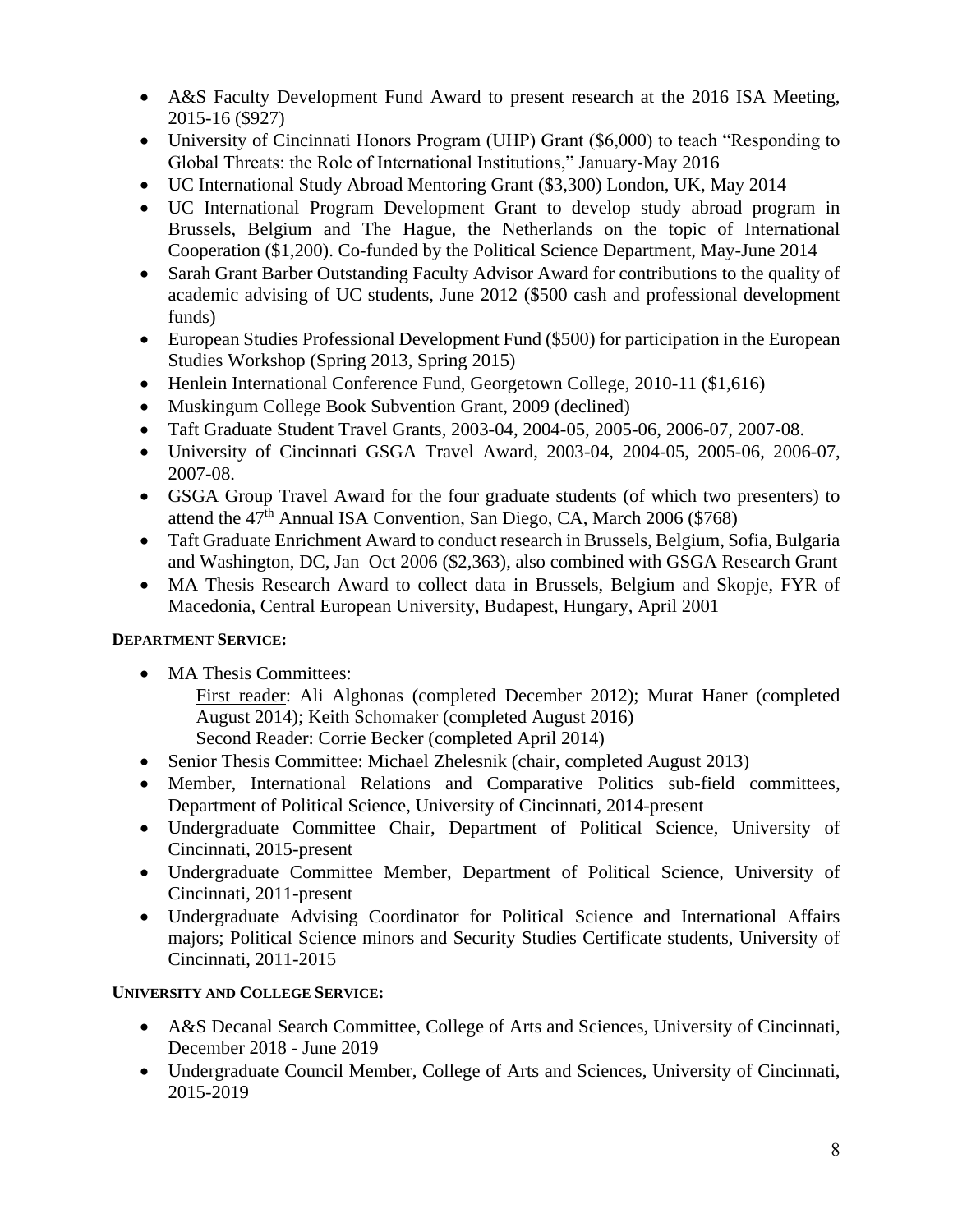- A&S Disciplinary Committee Faculty Representative, College of Arts and Sciences, University of Cincinnati, 2015-2019
- Core Values Task Force Member College of Arts and Sciences, University of Cincinnati, February 2016-August 2018 (assembled by the Dean to the common core and the general education requirements for all A&S students)
- Academic Programs Review Committee Member, College of Arts and Sciences, University of Cincinnati, 2017-2018
- Interdisciplinary Council Member, College of Arts and Sciences, University of Cincinnati, 2015-2017
- Instructional Innovations Advisory Council (IIAC) Member, College of Arts and Sciences, University of Cincinnati, August 2015-January 2017
- Sarah Grant Barber Awards Committee Member, University of Cincinnati, 2013
- Member, Marshall/Rhodes Selection Committee, University of Cincinnati, 2015-2017
- Evaluator for the 2015 Undergraduate Research, Scholarly Endeavors, & Creative Practice + PRaISE Conference, University of Cincinnati, April 2015
- Judge for the 2013 Graduate Poster Forum, University of Cincinnati, March 2013

# **OTHER SERVICE:**

- Treasurer, Bulgarian Association of Cincinnati (BAC), January 2015-January 2017
- Campus Representative, Graduate Student Governance Association (GSGA), University of Cincinnati, 2006-07
- Chair, GSGA Operation Analysis Committee, University of Cincinnati, 2006-07
- Member, Student Advisory Committee on the University Budget (SACUB), GSGA Constitution Review Committee, University Health Insurance Committee, University Judicial Affairs Committee, University of Cincinnati, 2006-07
- Political Science Graduate Student Association President (2005-06); Vice President (2004- 05); Treasurer (2003-04), University of Cincinnati
- Graduate Committee Student Member and Representative, Department of Political Science, University of Cincinnati, 2004-06
- New American Freedom Summer (NAFS) campaign activist, Voter Registration and Immigration Reform Project, Nogales, AZ, June – August, 2004

# **CONFERENCE CONTRIBUTIONS:**

- Moderator, 2019 EISA Plenary Session, 13<sup>th</sup> Pan-European Conference on International Relations organized by the European International Studies Association (EISA), September 11-14, 2019, Sofia, Bulgaria.
- Chair, New Advances in Studying the Politics of Violence, War, Extremism and Terrorism. 13th Pan-European Conference on International Relations, September 11-14, 2019, Sofia, Bulgaria.
- Discussant, NATO and the European Union's Role in the New European Security Architecture. 13<sup>th</sup> Pan-European Conference on International Relations, September 11-14, 2019, Sofia, Bulgaria.
- Roundtable organizer and contributor, European Security: Institutional Transformations, New Challenges, and Strategic Choices. 13<sup>th</sup> Pan-European Conference on International Relations, September 11-14, 2019, Sofia, Bulgaria.
- Chair, Alliance Politics.  $60<sup>th</sup>$  International Studies Association (ISA) Annual Meeting, March 27-30, 2019, Toronto, ON, Canada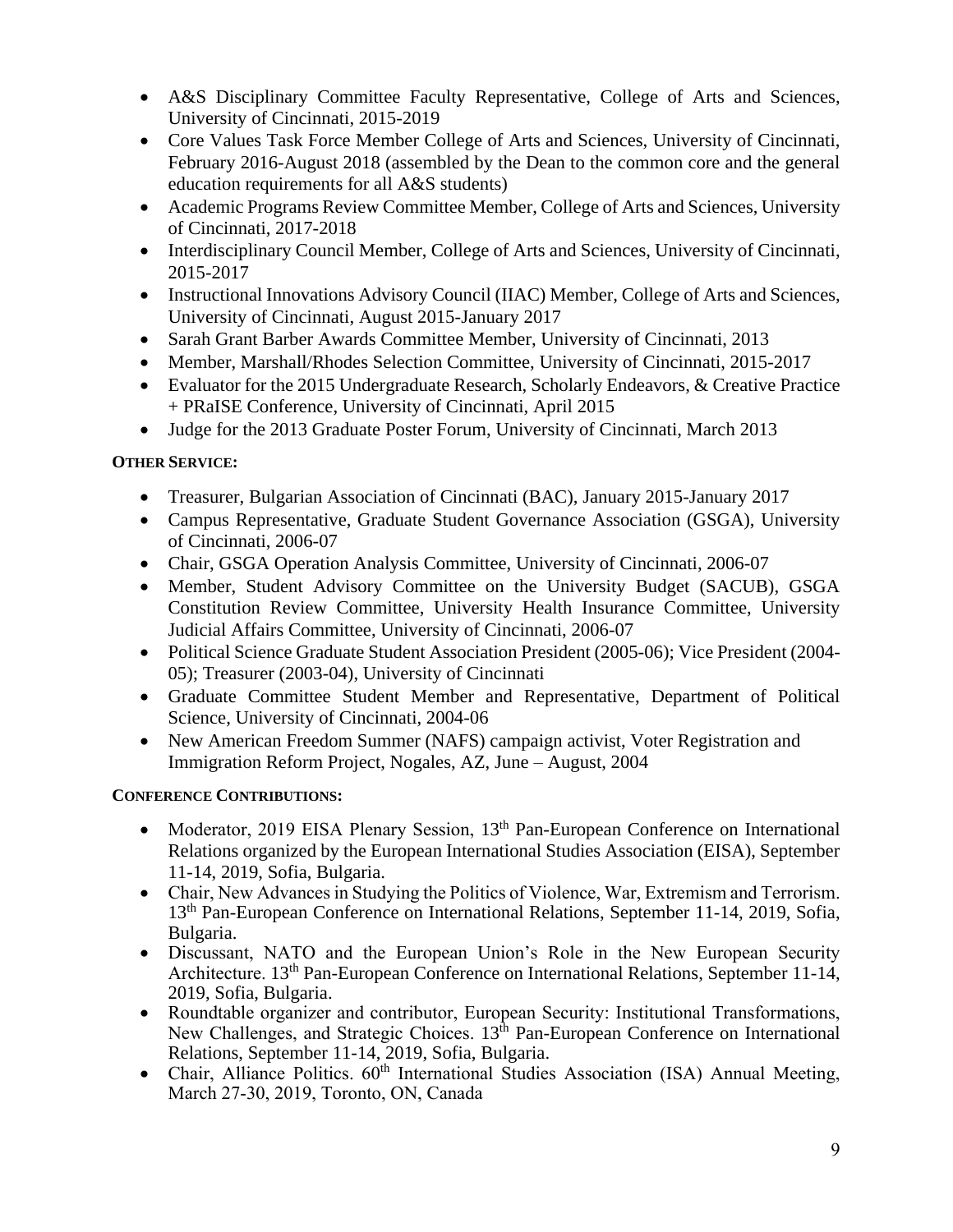- Discussant, The Future of NATO. 60<sup>th</sup> International Studies Association (ISA) Annual Meeting, March 27-30, 2019, Toronto, ON, Canada
- Discussant, Power of Rules and Rules of Power: Constraints and Impact on Decision-Making and Strategy. 59<sup>th</sup> International Studies Association (ISA) Annual Meeting, April 4-7, 2018, San Francisco, CA
- Discussant, Counterterrorism and Counterinsurgency. 2017 ISSS-ISAC Annual Meeting, October 13-14, 2017, Washington, DC
- Participant, Roundtable on NATO's Return to Europe? 2017 ISSS-ISAC Annual Meeting, October 13-14, 2017, Washington, DC
- Chair/Discussant, European International Studies Association Roundtable: Terrorism, Crime, the State and Trans-border Networks. 58<sup>th</sup> International Studies Association (ISA) Annual Meeting, February 22-25, 2017, Baltimore, MD
- Discussant, Intervention Entrepreneurs.  $57<sup>th</sup>$  International Studies Association (ISA) Annual Meeting, March 16-19, 2015, Atlanta, GA
- Chair, Rethinking European Security. 56th International Studies Association (ISA) Annual Meeting, February 18-21, 2015, New Orleans, LA
- Discussant, Peacekeeping and Norm Diffusion. 56th International Studies Association (ISA) Annual Meeting, February 18-21, 2015, New Orleans, LA
- Chair, New Security Challenges in Eastern Europe. 56th International Studies Association (ISA) Annual Meeting, February 18-21, 2015, New Orleans, LA
- Chair, Problems and Prospects for Security Cooperation. 55th International Studies Association (ISA) Annual Meeting, March 26-30, 2014, Toronto, ON, Canada
- Discussant, NATO's Role: Evolving and Expanding. 55th International Studies Association (ISA) Annual Meeting, March 26-30, 2014, Toronto, ON, Canada
- Chair/Discussant, European Union 2: Peace Building. PSS-ISA Joint International Conference, June 27-29, 2013, Budapest, Hungary
- Chair/Discussant, Simulations and Active Learning in International Affairs. 54<sup>rd</sup> International Studies Association (ISA) Annual Meeting, April 3-7, 2013, San Francisco
- Chair, From Fiction to Theory: The Active Learning Impact of Popular Media.  $54^{\text{rd}}$ International Studies Association (ISA) Annual Meeting, April 3-7, 2013, San Francisco
- Chair/Discussant, Peacekeeping and Humanitarian Intervention. 70<sup>rd</sup> Annual National Conference of the Midwest Political Science Association, April 12-15, 2012, Chicago, IL
- Chair/Discussant, Where Do We Go from Here? The US and Europe in the 21<sup>st</sup> Century. 52nd International Studies Association (ISA) Annual Meeting, March 16-19, 2011, Montreal, Quebec, Canada
- Chair, Reimagining the Soldiering Life: The Sources of Military Reform.  $52<sup>nd</sup>$  International Studies Association (ISA) Annual Meeting, March 16-19, 2011, Montreal, Canada
- Chair/Discussant, Panel on the European Union. 51st International Studies Association (ISA) Annual Meeting, February 17-20, 2010, New Orleans, LA
- Chair, NATO and European Security. 51st International Studies Association (ISA) Annual Meeting, February 17-20, 2010, New Orleans, LA
- Discussant, Reconceptualizing Security. 50th International Studies Association (ISA) Annual Meeting, February 15-18, 2009, New York City, NY
- Chair, Negotiation and Decision-Making in the EU. 50th International Studies Association (ISA) Annual Meeting, February 15-18, 2009, New York City, NY
- Chair/Discussant, 10 Years after Dayton: A Critical Assessment. 47th International Studies Association (ISA) 2006 Annual Convention, March 21-25, 2006, San Diego, CA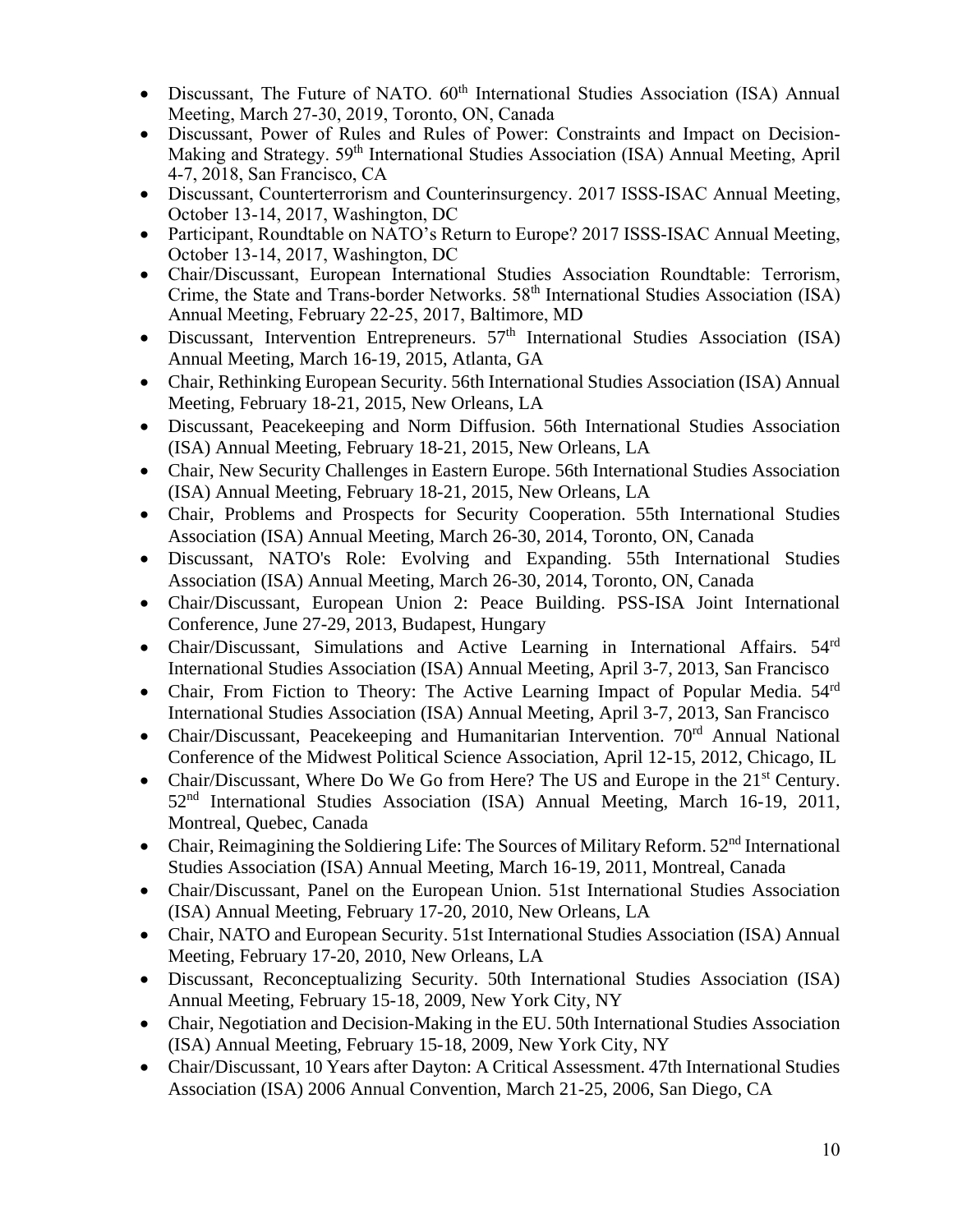### **METHODS TRAINING AND FIELD WORK:**

- Institute for Social and Political Research (ICPSR) Summer Program, Ann Arbor, MI, May 2020. Three-day Course on Process Tracing.
- Institute for Qualitative and Multimethod Research, Syracuse, NY, June, 2018. Courses: Multimethod Research, Natural Experiments, Comparative Methods in Qualitative Research, Fuzzy Sets/ Qualitative Comparative Analysis (QCA)
- Institute for Social and Political Research (ICPSR) Summer Program, Ann Arbor, MI, June-August 2017. Courses: Regression Analysis, Time Series, Longitudinal Analysis
- Field Research: Brussels, Belgium (2001, 2006, 2013, 2014, 2016, 2017, 2018, 2019), The Hague, the Netherlands (2016), Skopje, FYR of Macedonia (2001), Pristina, Kosovo (2013), Vienna, Austria (2013); Tallinn, Estonia (2014)

### **OTHER PROFESSIONAL EXPERIENCE:**

- Manuscript Reviewer for International Studies Perspectives; CO Press/Sage; Croatian International Relations Review, European Security, Digest of Middle East Studies, 2014 present
- Wikistrat Senior Analyst, Europe Desk, December 2012 August 2015

# **MEDIA INTERVIEWS:**

Contributor to Btv Television, Sofia, Bulgaria (11/5/2018; 11/7/2018; 02/06/2020; 04/09/2020) Contributor to Nova TV, Sofia, Bulgaria (6/14/2020) Contributor to BG Voice, Chicago, IL (1/21/2020) Contributor to BiT Television, Chicago, IL & Sofia, Bulgaria (1/17/2014; 2/20/2014; 3/3/2014; 12/27/2014; 10/28/2015; 11/14/2015; 11/25/2015; 1/13/2016; 3/2/2016; 6/13/2016; 7/28/2016; 8/1/2016; 10/8/2016; 10/10/2016; 11/9/2016; 12/3/2016; 1/12/2017; 1/21/2017; 2/2/2017; 4/11/2017; 6/12/2017; 9/24/2017; 12/22/2017) Contributor to WCPO (ABC affiliate) Cincinnati, OH (11/18/2015) Contributor to Bulgarian National Radio (BNR) Sofia, Bulgaria (1/21/2017; 11/11/2017; 5/12/2018) Contributor to Sterling, WLW 700 Cincinnati, OH (7/19/2014; 7/29/2014; 9/6/2014; 10/27/2016; 2/5/2017)

### **PROFESSIONAL AFFILIATIONS:**

- American Political Science Association (2004-present)
- International Studies Association (2008-present)
- Midwest Political Science Association (2005-present)
- European International Studies Association (2017-present)

### **LANGUAGES:**

• Bulgarian (native); Spanish (fluent); Russian (advanced); German (intermediate), working knowledge of the languages of former Yugoslavia